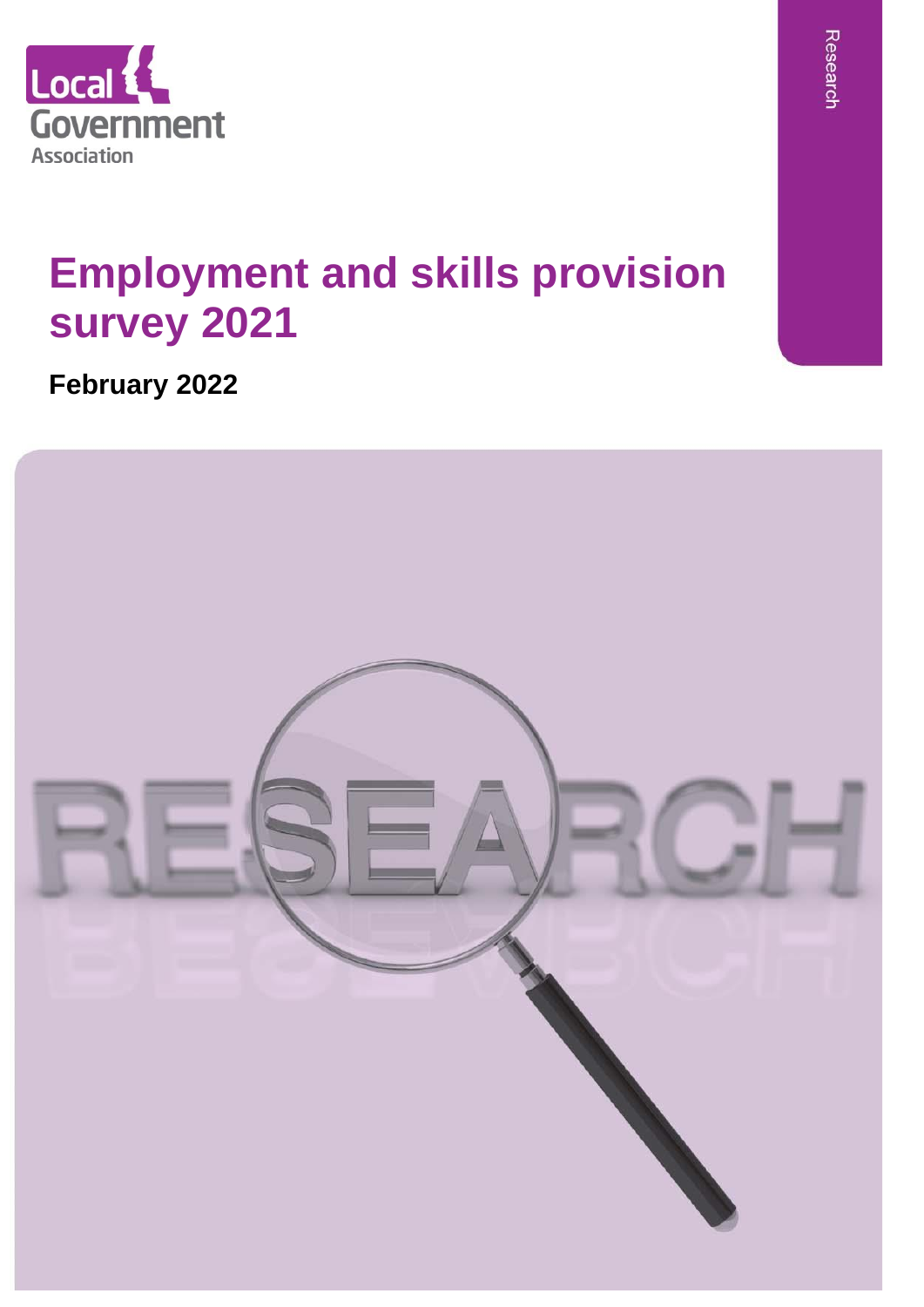# **REPORT OF THE EMPLOYMENT AND SKILLS PROVISION SURVEY 2021**

# **INTRODUCTION**

The survey was conducted by the Local Government Association's Research and Information team in July-August 2021 in order that a forthcoming refresh of the LGA's Work Local proposals be better informed by local authorities' views of the effectiveness of the current system.

The survey was sent to all 333 local authorities in England. The response rate was 19 per cent, as shown in the table below:

| <b>Type of authority</b> | <b>Number of</b><br>respondents | <b>Response rate</b> |
|--------------------------|---------------------------------|----------------------|
|                          | <b>Number</b>                   | Per cent             |
| Counties                 | 8                               | 33%                  |
| London boroughs          | 8                               | 24%                  |
| Metropolitan districts   |                                 | 19%                  |
| Shire districts          | 33                              | 18%                  |
| <b>Unitaries</b>         | 8                               | 14%                  |
| Total                    | 64                              | 19%                  |

Because of the level of response, the figures should be treated as a snapshot of the situation in those authorities which responded rather than as necessarily being representative of local authorities as a whole.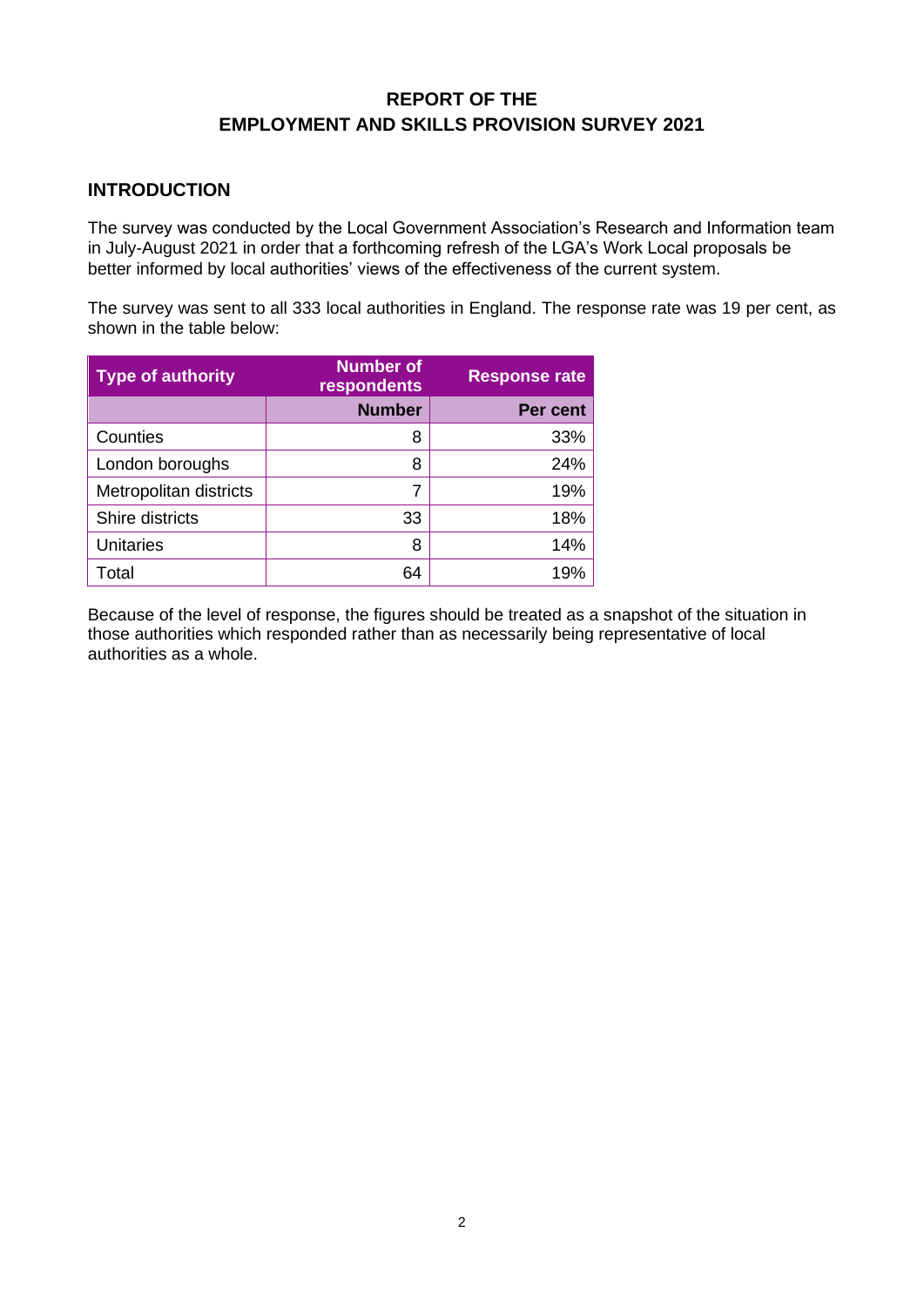# **SUMMARY**

The main findings are as follows:

- 69 per cent of respondents thought that two main issues affecting local recovery were a mismatch between the supply and demand of skills, and ensuring effective skills provision for future growth sectors;
- 64 per cent of respondents thought that Employer Representative Bodies were either moderately prepared (33 per cent) or not very prepared (31 per cent) to set out the skills needs of all local employers;
- 76 per of respondents thought that the Government's Skills for Jobs White Paper FE reforms would either be fairly effective (33 per cent) or not very effective (43 per cent);
- Local FE colleges were most likely to be regarded as having engaged with councils to understand local needs in provision, while the Education and Skills Funding Agency and National Apprenticeship Service were least likely. The same was true of engagement during delivery of skills and employment provision, and a similar picture emerged for willingness to share data;
- 70 per cent of respondents thought that their council's convening role around employment and skills had increased during the COVID-19 pandemic (46 per cent thought it had greatly increased);
- 75 per cent of respondents thought that the pandemic had led their council to either developing or being involved in developing programmes to help sectors experiencing recruitment and retention difficulties;
- 90 per cent of respondents reported that their council was working with partners to ensure a coordinated approach to recovery either to a great extent or moderate extent;
- 75 per cent of respondents thought that national initiatives were aligned so as to provide clear pathways to further learning or work either to a moderate or small extent;
- 89 per cent of respondents thought that local providers were moderately well equipped or equipped to a small extent to support opportunities needed by local businesses and residents;
- 62 per cent of respondents expected the transition from the European Social Fund to UK Shared Prosperity Fund to affect local provision either to a great or moderate extent;
- 97 per cent of respondent councils had engaged with the Kickstart Scheme since September 2020;
- 82 per cent of respondents thought that support in navigating national programmes met the needs of local employers either to moderate or small extent;
- 93 per cent of respondents either strongly or moderately agreed that employers would value a one-stop shop service for local skills and employment.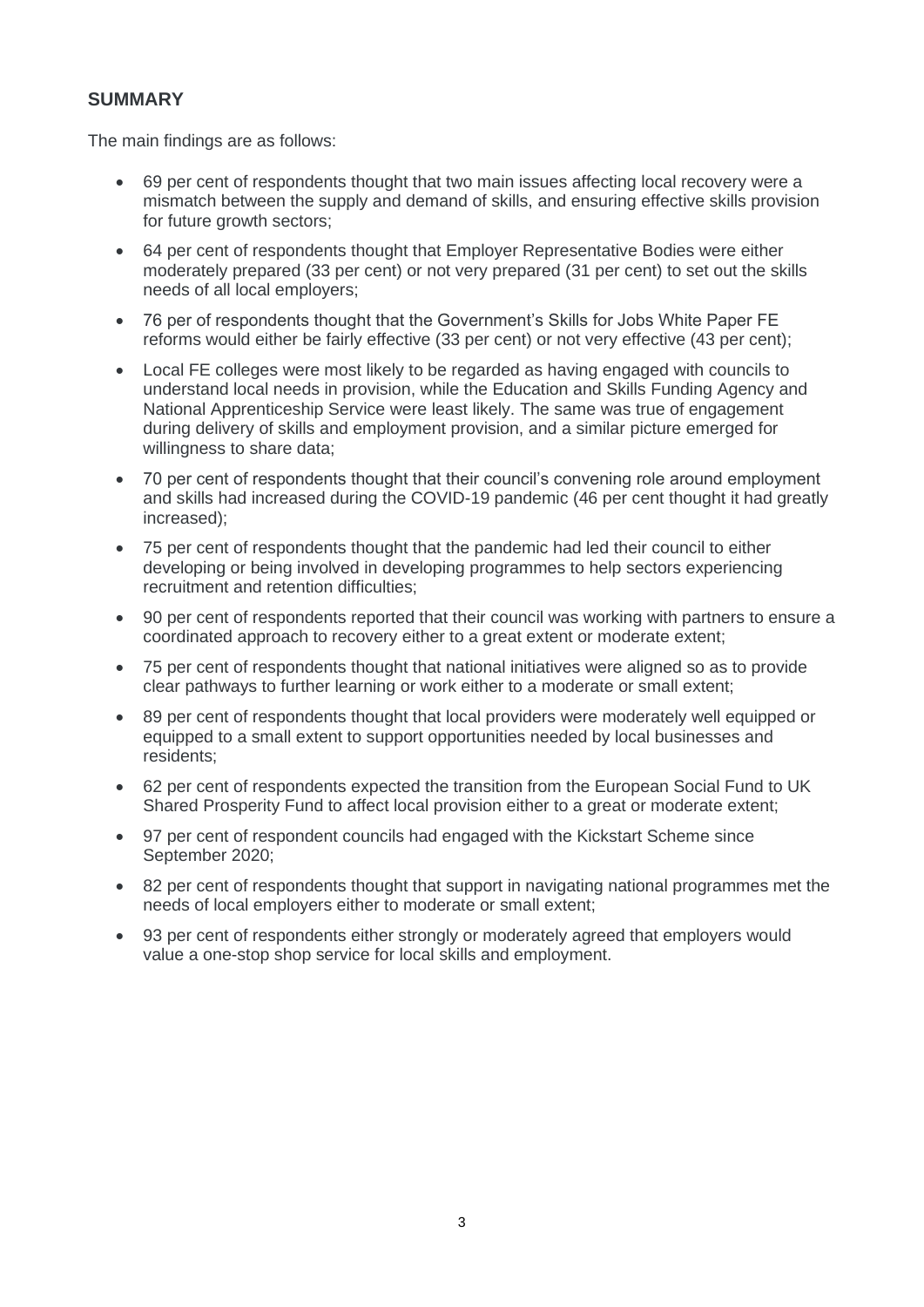# **RESULTS**

## **Main labour market and skills issues**

The two main issues relating to local recovery, both cited by 69 per cent of respondents, were the mismatch between the supply and demand of skills, and ensuring effective skills provision for future growth sectors. The next most common was youth unemployment and high  $NEET<sup>1</sup>$  rates (31 per cent).

| What, in your opinion, are the main labour market and skills issues relating to recovery<br>in your area? |               |      |
|-----------------------------------------------------------------------------------------------------------|---------------|------|
|                                                                                                           | <b>Number</b> | %    |
| Mismatch between the supply and demand of skills                                                          | 42            | 69%  |
| Ensuring there is effective skills provision for future growth sectors                                    | 42            | 69%  |
| Youth unemployment and high NEET rates                                                                    | 19            | 31%  |
| Supporting people to improve qualifications                                                               | 16            | 26%  |
| Too many people out of work but not seeking employment                                                    | 13            | 21%  |
| Lack of an effective careers, advice and guidance offer                                                   | 12            | 20%  |
| Lack of, or poor, coordination of employment and training activity                                        | 11            | 18%  |
| Supporting the over-50s back into work                                                                    | 8             | 13%  |
| People leaving the area due to lack of job opportunities                                                  | 6             | 10%  |
| Other                                                                                                     | 8             | 13%  |
| Total                                                                                                     | 61            | 100% |

Note: respondents could choose up to three items.

A third of respondents (33 per cent) thought that Employer Representative Bodies were moderately well prepared to set out local skills needs for all employers, a similar proportion (31 per cent) thought they were not very prepared, and 11 per cent thought they were not at all prepared. Around a quarter (23 per cent) could not say.

**Thinking about the Government's proposals for Employer Representative Bodies (ERBs), such as Chambers of Commerce, how well prepared do you think your ERB is to set out the skills needs of employers of all sizes and sectors in your area? Number %** Fully prepared 2% Moderately prepared 20 33% Not very prepared and the set of the set of the set of the set of the set of the set of the set of the set of the set of the set of the set of the set of the set of the set of the set of the set of the set of the set of th Not at all prepared 2 11% Don't know 14 23% Total 61 100%

Half of respondents thought that the Government's Skills for Jobs White Paper further education reforms would be either not very effective (43 per cent) or not at all effective (7 per cent) at upskilling people with qualifications at level 2 or below. Just over a third thought it would be either fairly effective (33 per cent) or very effective (2 per cent).

<sup>&</sup>lt;sup>1</sup> Not in education, employment or training.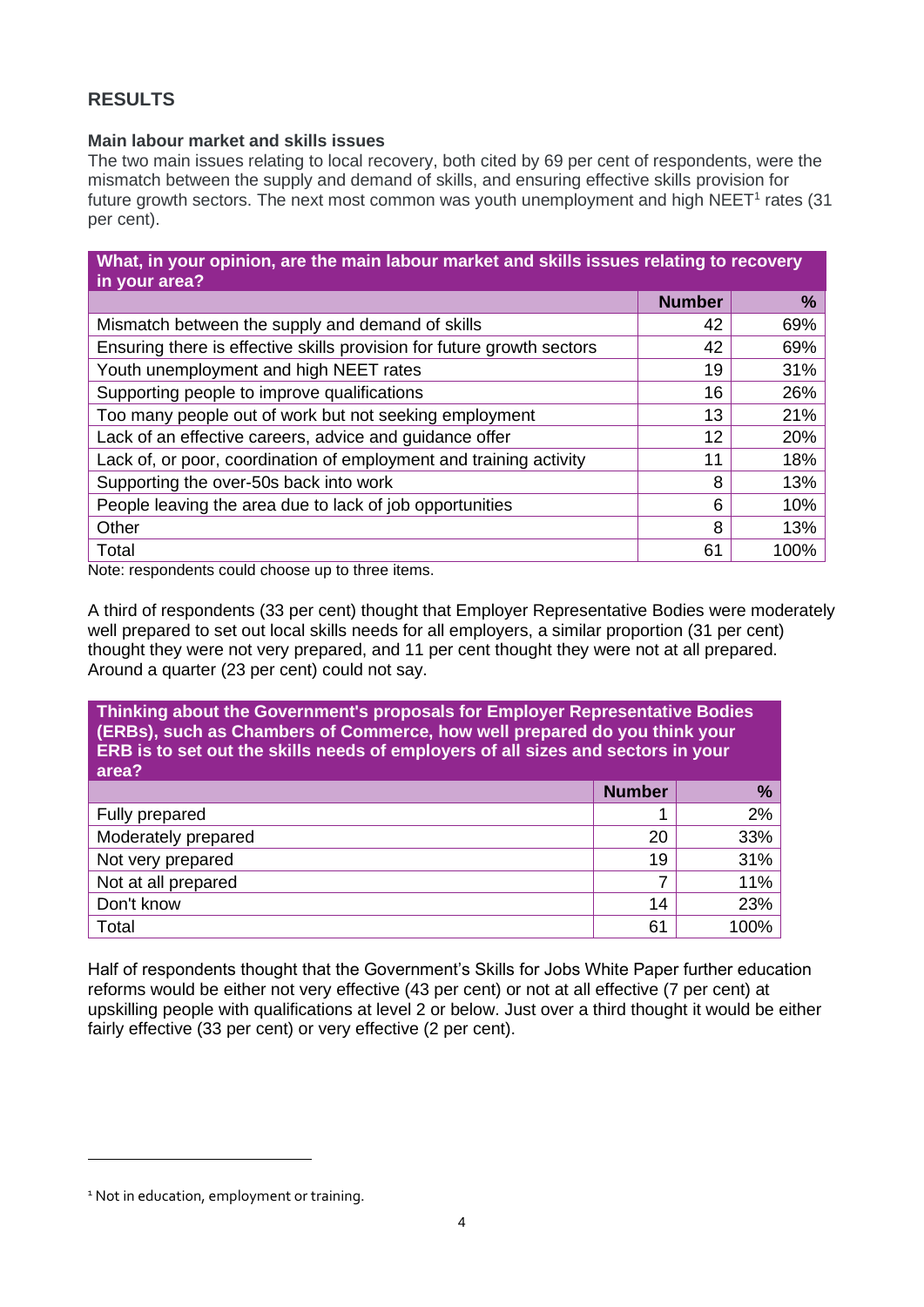#### **How effective, if at all, do you think the Government's Skills for Jobs White Paper further education reforms will be at upskilling people with qualifications at level 2 or below?**

|                      | <b>Number</b> | %    |
|----------------------|---------------|------|
| Very effective       | 1             | 2%   |
| Fairly effective     | 20            | 33%  |
| Not very effective   | 26            | 43%  |
| Not at all effective | 4             | 7%   |
| Don't know           | 10            | 16%  |
| Total                | 61            | 100% |

In terms of engagement with councils to understand and embed local skills and employment needs in their local provision, the two agencies most commonly cited as having done this to a great extent were local FE colleges (48 per cent) and Jobcentre Plus (39 per cent). For most agencies, between a third and a half answered 'moderate' or 'small' extent while more than a half (52 per cent) thought that the Education and Skills Funding Agency had not engaged at all, and 40 per cent thought the same of the National Apprenticeship Service.

**To what extent have the following organisations engaged with your council to understand and embed local skills and employment needs within the provision they are developing for your area?**

|                                                      | <b>Great extent</b> |               | <b>Moderate extent</b> |     |     | <b>Small extent</b> | Not at all     |     |  |
|------------------------------------------------------|---------------------|---------------|------------------------|-----|-----|---------------------|----------------|-----|--|
|                                                      | No.                 | $\frac{9}{6}$ | No.                    | %   | No. | $\frac{9}{6}$       | No.            | %   |  |
| Careers and<br><b>Enterprise Company</b>             | 11                  | 21%           | 14                     | 27% | 17  | 33%                 | 10             | 19% |  |
| Department for Work<br>and Pensions                  | 14                  | 24%           | 24                     | 41% | 17  | 29%                 | $\overline{4}$ | 7%  |  |
| <b>Education and Skills</b><br><b>Funding Agency</b> | 5                   | 9%            | 5                      | 9%  | 16  | 30%                 | 28             | 52% |  |
| <b>Employment support</b><br>providers               | 11                  | 20%           | 29                     | 53% | 13  | 24%                 | $\overline{2}$ | 4%  |  |
| Independent training<br>providers                    | 6                   | 10%           | 27                     | 46% | 23  | 39%                 | 3              | 5%  |  |
| <b>Jobcentre Plus</b>                                | 23                  | 39%           | 21                     | 36% | 14  | 24%                 | 1              | 2%  |  |
| National<br>Apprenticeship<br>Service                | 3                   | 5%            | 11                     | 20% | 19  | 35%                 | 22             | 40% |  |
| <b>National Careers</b><br>Service                   | 10                  | 19%           | 11                     | 20% | 18  | 33%                 | 15             | 28% |  |
| Local further<br>education colleges                  | 29                  | 48%           | 18                     | 30% | 10  | 17%                 | 3              | 5%  |  |

Base: 61 authorities. (The number of respondents answering 'don't know' ranged from 1 to 9.)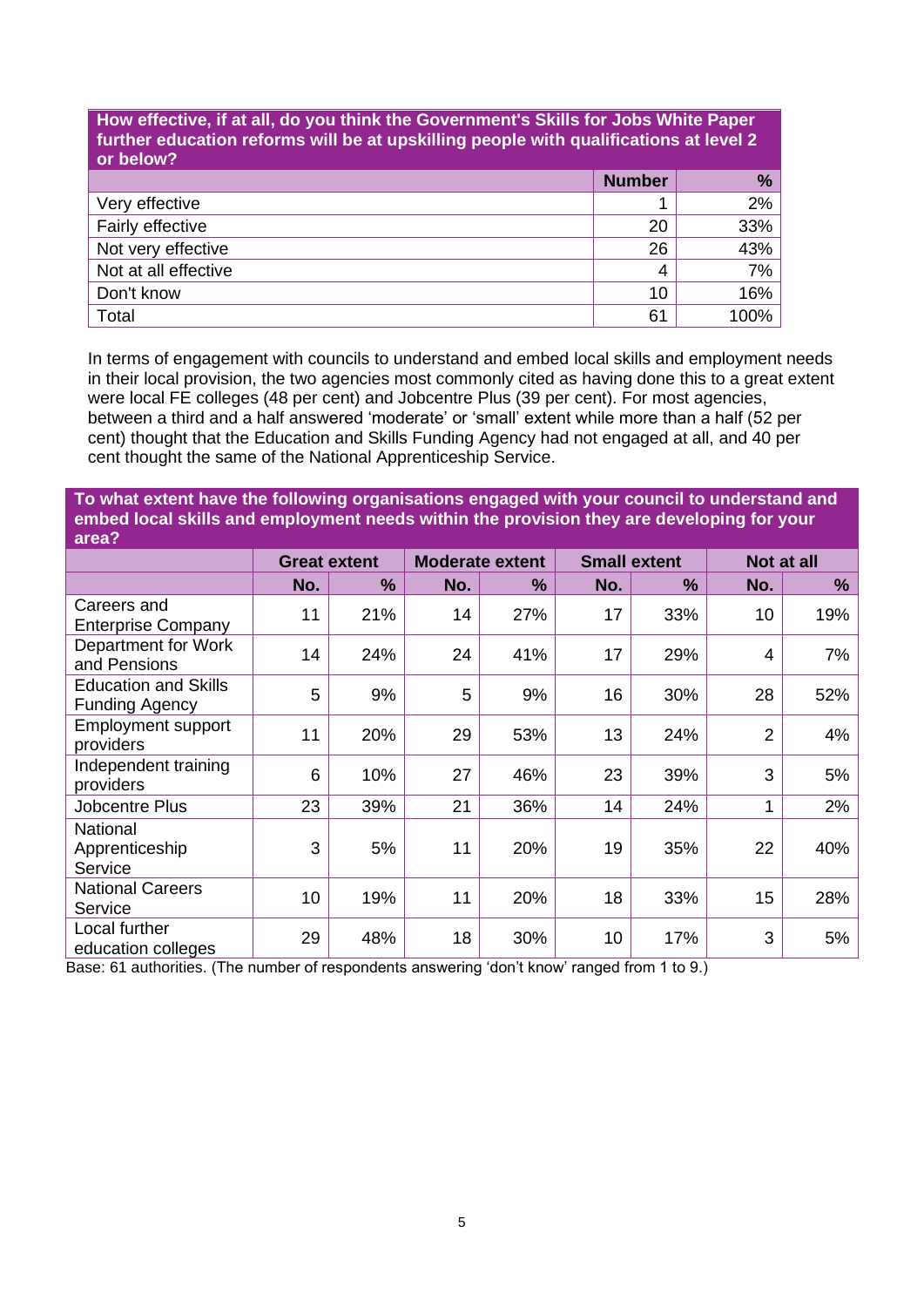Turning to engagement during delivery of skills and employment provision to meet local need, a similar picture emerged. Local FE colleges were most likely to be regarded as having engaged to a great extent (49 per cent), while the Education and Skills Funding Agency (54 per cent) and National Apprenticeship Service (47 per cent) were most likely to be regarded as not having engaged at all.

## **To what extent have the following organisations continued to engage with your council during delivery of skills and employment provision to ensure it meets local needs, including by adapting provision?**

|                                                      | <b>Great extent</b> |               | <b>Moderate extent</b> |               |     | <b>Small extent</b> | Not at all     |      |  |
|------------------------------------------------------|---------------------|---------------|------------------------|---------------|-----|---------------------|----------------|------|--|
|                                                      | No.                 | $\frac{9}{6}$ | No.                    | $\frac{9}{6}$ | No. | $\frac{9}{6}$       | No.            | $\%$ |  |
| Careers and<br><b>Enterprise Company</b>             | 11                  | 22%           | 11                     | 22%           | 12  | 24%                 | 15             | 31%  |  |
| Department for Work<br>and Pensions                  | 13                  | 24%           | 15                     | 27%           | 20  | 36%                 | $\overline{7}$ | 13%  |  |
| <b>Education and Skills</b><br><b>Funding Agency</b> | 3                   | 6%            | 5                      | 9%            | 17  | 31%                 | 29             | 54%  |  |
| <b>Employment support</b><br>providers               | 10                  | 18%           | 20                     | 36%           | 17  | 30%                 | 9              | 16%  |  |
| Independent training<br>providers                    | 5                   | 8%            | 22                     | 37%           | 21  | 36%                 | 11             | 19%  |  |
| <b>Jobcentre Plus</b>                                | 17                  | 29%           | 22                     | 38%           | 17  | 29%                 | $\overline{2}$ | 3%   |  |
| National<br>Apprenticeship<br>Service                | $\overline{2}$      | 4%            | 8                      | 15%           | 18  | 34%                 | 25             | 47%  |  |
| <b>National Careers</b><br>Service                   | 7                   | 13%           | 14                     | 26%           | 14  | 26%                 | 18             | 34%  |  |
| Local further<br>education colleges                  | 29                  | 49%           | 13                     | 22%           | 13  | 22%                 | $\overline{4}$ | 7%   |  |

Base: 60 authorities. (The number of respondents answering 'don't know' ranged from 1 to 11.)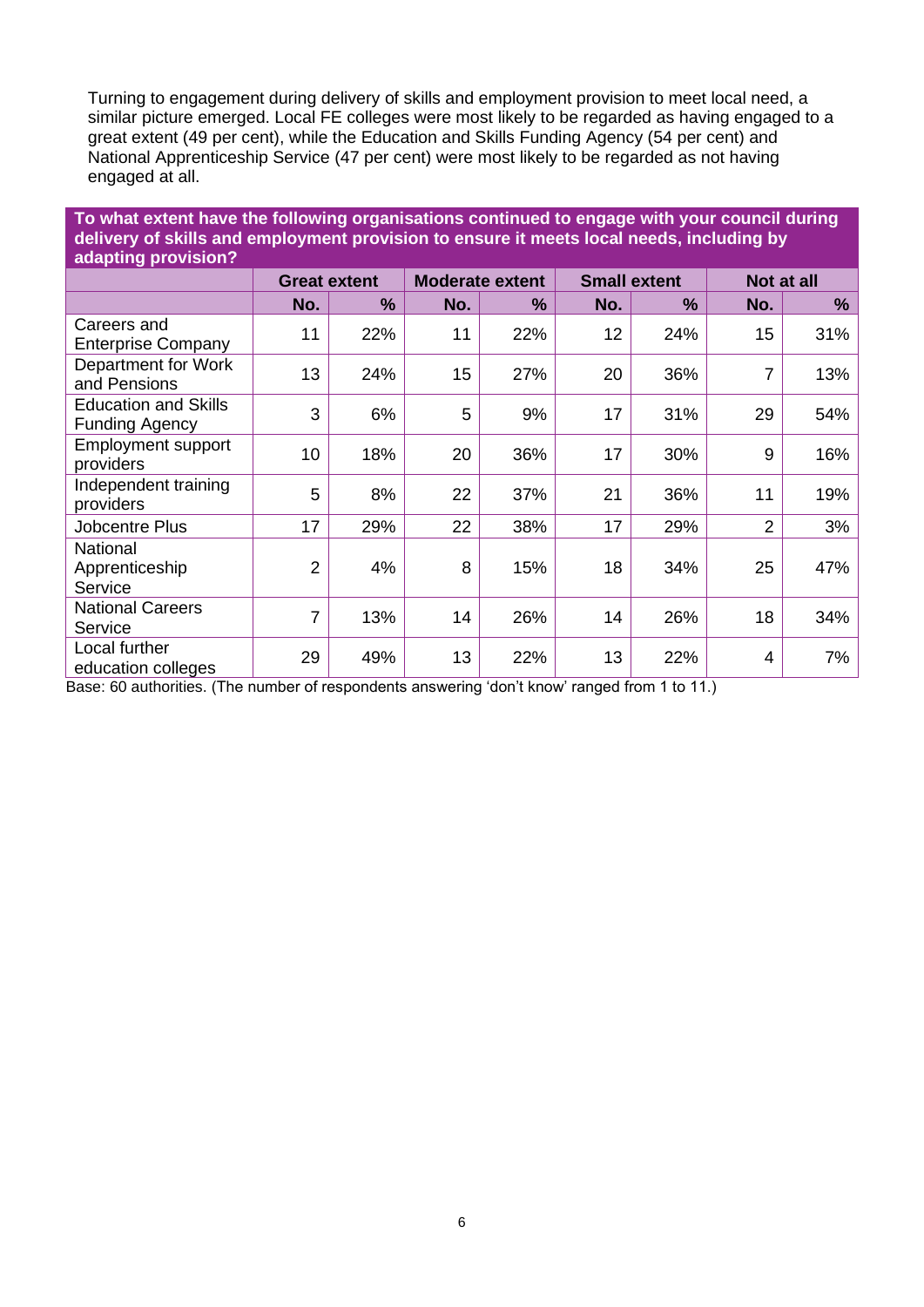Minorities of respondents agreed that organisations had been willing to share data about how provision was working. The highest proportion answering 'great extent' was for local FE colleges (27 per cent). For the National Apprenticeship Service (53 per cent), Education and Skills Funding Agency (51 per cent) and National Careers Service (45 per cent), respondents were more likely to reply 'not at all' than any other option.

## **To what extent have the following organisations been willing to share data about how their provision is working in your local area through scrutiny committees or employment and skills boards?**

|                             | <b>Great extent</b> |      | <b>Moderate extent</b> |     | <b>Small extent</b> |               | Not at all |     |
|-----------------------------|---------------------|------|------------------------|-----|---------------------|---------------|------------|-----|
|                             | No.                 | $\%$ | No.                    | %   | No.                 | $\frac{9}{6}$ | No.        | %   |
| Careers and                 |                     |      |                        |     |                     |               |            |     |
| <b>Enterprise Company</b>   | 9                   | 22%  | 7                      | 17% | 9                   | 22%           | 16         | 39% |
| Department for Work         |                     |      |                        |     |                     |               |            |     |
| and Pensions                | 7                   | 14%  | 12 <sub>2</sub>        | 24% | 17                  | 35%           | 13         | 27% |
| <b>Education and Skills</b> |                     |      |                        |     |                     |               |            |     |
| <b>Funding Agency</b>       |                     | 3%   | 7                      | 18% | 11                  | 28%           | 20         | 51% |
| <b>Employment support</b>   |                     |      |                        |     |                     |               |            |     |
| providers                   | 5                   | 11%  | 16                     | 35% | 16                  | 35%           | 9          | 20% |
| Independent training        |                     |      |                        |     |                     |               |            |     |
| providers                   |                     | 2%   | 10 <sup>1</sup>        | 21% | 20                  | 43%           | 16         | 34% |
| <b>Jobcentre Plus</b>       | 7                   | 14%  | 21                     | 42% | 14                  | 28%           | 8          | 16% |
| National                    |                     |      |                        |     |                     |               |            |     |
| Apprenticeship              |                     |      |                        |     |                     |               |            |     |
| Service                     |                     | 3%   | 7                      | 18% | 10                  | 26%           | 20         | 53% |
| <b>National Careers</b>     |                     |      |                        |     |                     |               |            |     |
| Service                     | 3                   | 8%   | 6                      | 16% | 12                  | 32%           | 17         | 45% |
| Local further               |                     |      |                        |     |                     |               |            |     |
| education colleges          | 14                  | 27%  | 16                     | 31% | 14                  | 27%           | 7          | 14% |

Base: 57 authorities. (The number of respondents answering 'don't know' ranged from 6 to 18.)

Around a half of respondents tended to agree that current careers guidance was delivered in a timely manner (48 per cent), considered local employment (49 per cent), works with a wide demographic (49 per cent), and has shown flexibility (50 per cent). In each case, between a quarter and a third tended to disagree and less than a fifth strongly agreed.

**To what extent do you agree or disagree with the following statements about the current quality of careers advice and guidance delivered in your area?**

| gaant, of our ours autrice and garagered achitecture in Jour and a |                       |     |                      |               |                            |     |                             |    |
|--------------------------------------------------------------------|-----------------------|-----|----------------------|---------------|----------------------------|-----|-----------------------------|----|
|                                                                    | <b>Strongly agree</b> |     | <b>Tend to agree</b> |               | <b>Tend to</b><br>disagree |     | <b>Strongly</b><br>disagree |    |
|                                                                    | No.                   | %   | No.                  | $\frac{9}{6}$ | No.                        | %   | No.                         | %  |
| Delivered in a timely                                              |                       |     |                      |               |                            |     |                             |    |
| manner                                                             | 7                     | 15% | 22                   | 48%           | 14                         | 30% | 3                           | 7% |
| Considers local                                                    |                       |     |                      |               |                            |     |                             |    |
| employment and                                                     |                       |     |                      |               |                            |     |                             |    |
| sectors                                                            | 9                     | 18% | 25                   | 49%           | 13                         | 25% | 4                           | 8% |
| Works with a wide                                                  |                       |     |                      |               |                            |     |                             |    |
| demographic                                                        | 8                     | 16% | 24                   | 49%           | 14                         | 29% | 3                           | 6% |
| Has shown flexibility                                              |                       |     |                      |               |                            |     |                             |    |
| around local need and                                              |                       |     |                      |               |                            |     |                             |    |
| changes in the labour                                              |                       |     |                      |               |                            |     |                             |    |
| market                                                             | 7                     | 15% | 23                   | 50%           | 13                         | 28% | 3                           | 7% |

Base: 58 authorities. (The number of respondents answering 'don't know' ranged from 7 to 12.)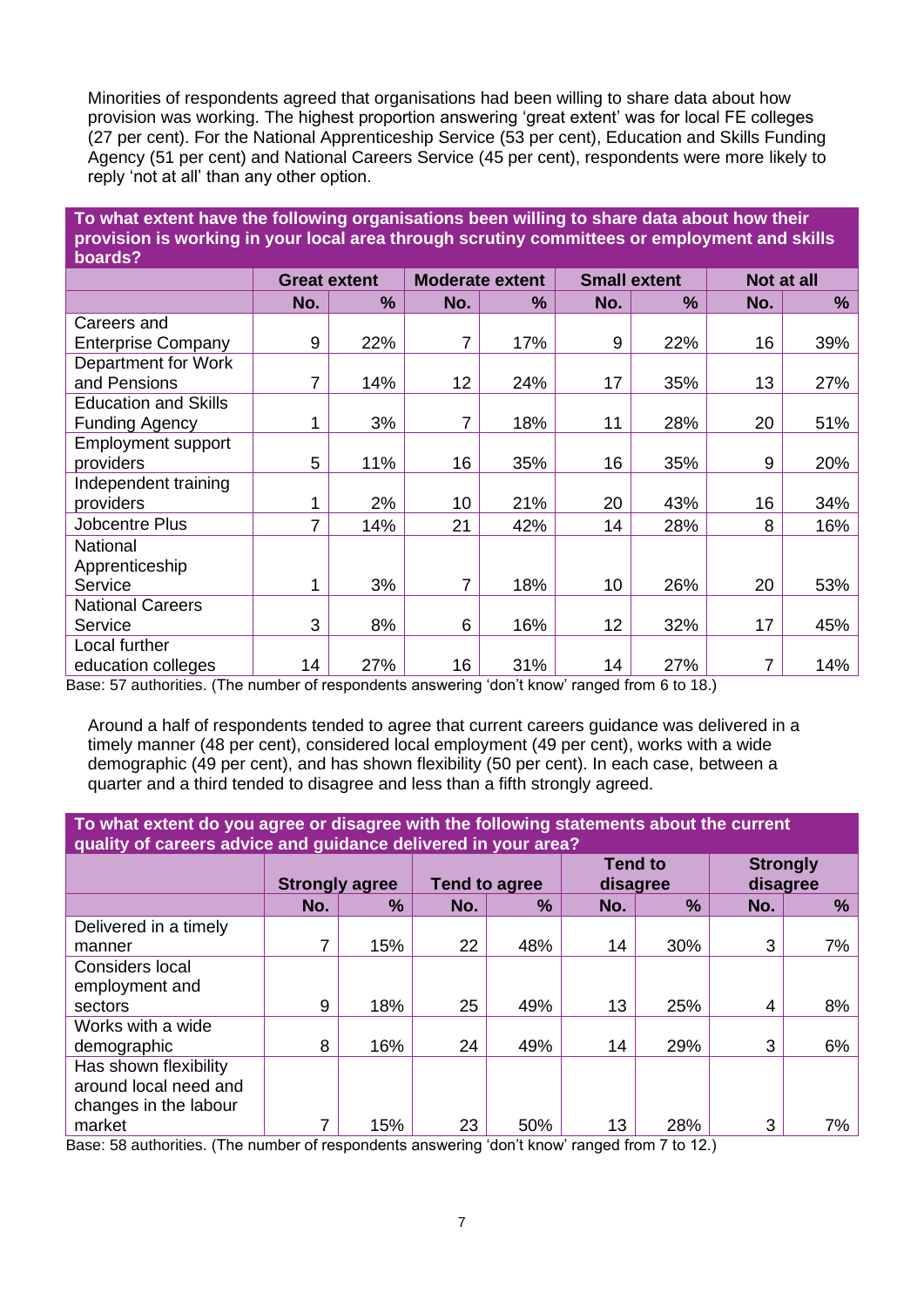Around a half of respondents (46 per cent) thought that the council's convening role around employment and skills had greatly increased during the COVID-19 pandemic, 24 per cent thought that it had slightly increased, and 20 per cent that it had remained broadly unchanged.

| How has your council's convening role around employment and skills changed<br>during the COVID-19 pandemic? |               |      |  |  |  |
|-------------------------------------------------------------------------------------------------------------|---------------|------|--|--|--|
|                                                                                                             | <b>Number</b> | $\%$ |  |  |  |
| Greatly increased                                                                                           | 27            | 46%  |  |  |  |
| Slightly increased                                                                                          | 14            | 24%  |  |  |  |
| Remained broadly unchanged                                                                                  | 12            | 20%  |  |  |  |
| Slightly reduced                                                                                            | 4             | 7%   |  |  |  |
| Greatly reduced                                                                                             | 0             | 0%   |  |  |  |
| Don't know                                                                                                  | 2             | 3%   |  |  |  |
| Total                                                                                                       | 59            | 100% |  |  |  |

Three-quarters of respondents (75 per cent) reported that the pandemic had led to the council developing, or being involved in developing, programmes to support specific sectors experiencing difficulties recruiting or retaining staff.

| Has the pandemic led to your council developing, or being involved in<br>developing, programmes/projects to support specific sectors experiencing<br>difficulties finding or retaining staff? |               |         |  |  |  |  |
|-----------------------------------------------------------------------------------------------------------------------------------------------------------------------------------------------|---------------|---------|--|--|--|--|
|                                                                                                                                                                                               | <b>Number</b> | %       |  |  |  |  |
| Yes                                                                                                                                                                                           | 44            | 75%     |  |  |  |  |
| <b>No</b>                                                                                                                                                                                     | 12            | 20%     |  |  |  |  |
| Don't know                                                                                                                                                                                    | 3             | 5%      |  |  |  |  |
| Total                                                                                                                                                                                         | 59            | 1 በበዓ⁄- |  |  |  |  |

Just over a half of respondents (53 per cent) reported that the council was working with partners to ensure a coordinated response to jobs and skill recovery to a great extent, and most of the rest (37 per cent) replied to 'a moderate extent'.

| To what extent is your council working with local and national partners to ensure<br>there is a coordinated approach to jobs and skills recovery? |               |      |  |  |  |  |
|---------------------------------------------------------------------------------------------------------------------------------------------------|---------------|------|--|--|--|--|
|                                                                                                                                                   | <b>Number</b> | %    |  |  |  |  |
| A great extent                                                                                                                                    | 31            | 53%  |  |  |  |  |
| A moderate extent                                                                                                                                 | 22            | 37%  |  |  |  |  |
| A small extent                                                                                                                                    | 5             | 8%   |  |  |  |  |
| Not at all                                                                                                                                        | 0             | 0%   |  |  |  |  |
| Don't know                                                                                                                                        |               | 2%   |  |  |  |  |
| Total                                                                                                                                             | 59            | 100% |  |  |  |  |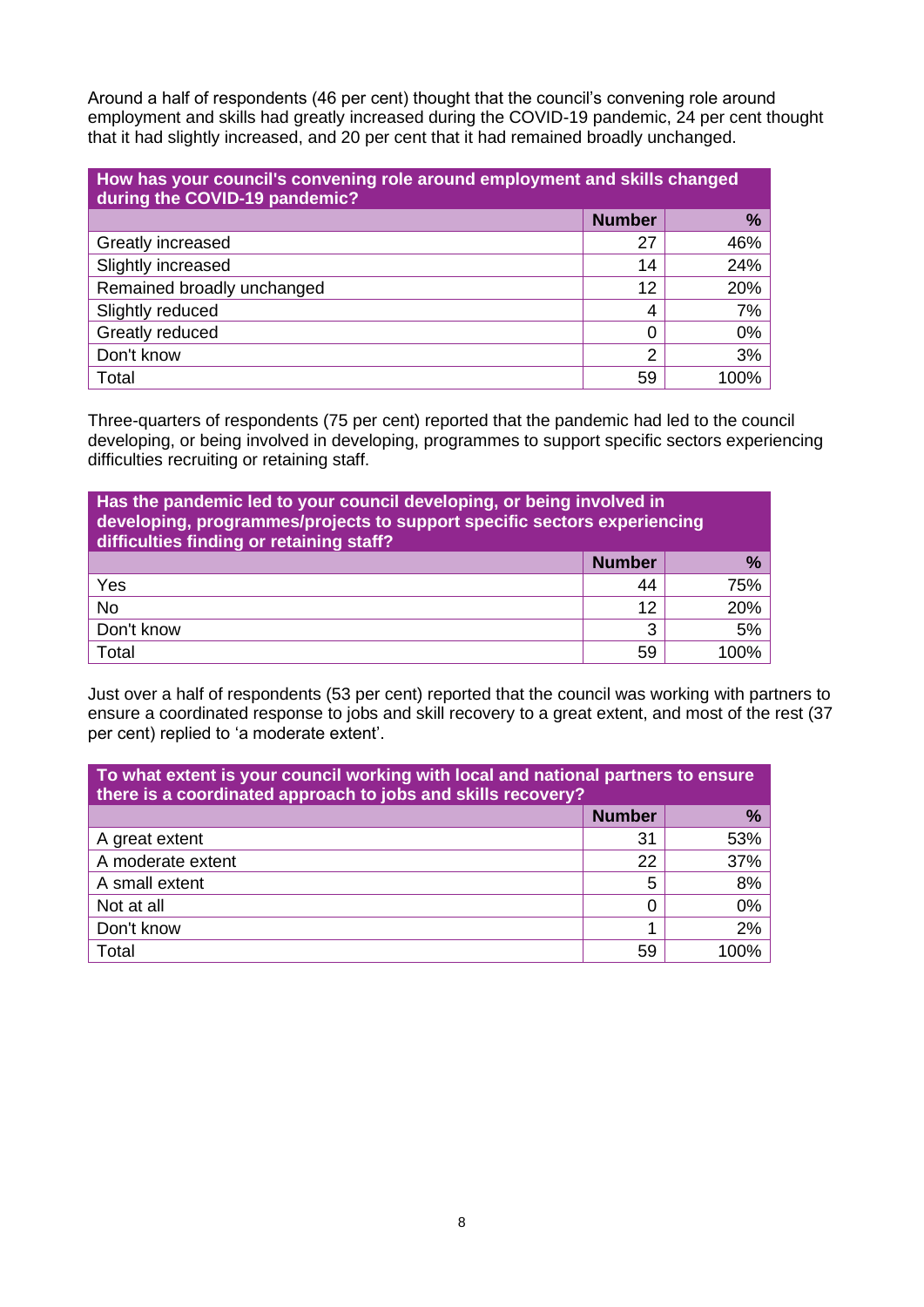Respondents tended to be equivocal about the extent to which national initiatives were aligned so as to provide clear pathways to further learning and work – 39 per cent answered that they did this to a 'moderate' extent and 36 per cent to a 'small' extent.

| To what extent are national initatives to support young people or adults aligned<br>so as to provide clear pathways to further learning and work? |               |      |  |  |  |  |
|---------------------------------------------------------------------------------------------------------------------------------------------------|---------------|------|--|--|--|--|
|                                                                                                                                                   | <b>Number</b> | $\%$ |  |  |  |  |
| A great extent                                                                                                                                    | າ             | 3%   |  |  |  |  |
| A moderate extent                                                                                                                                 | 23            | 39%  |  |  |  |  |
| A small extent                                                                                                                                    | 21            | 36%  |  |  |  |  |
| Not at all                                                                                                                                        | 3             | 5%   |  |  |  |  |
| Don't know                                                                                                                                        | 10            | 17%  |  |  |  |  |
| Total                                                                                                                                             | 59            | 100% |  |  |  |  |

A similar picture emerged when it came to assessing of how adequately equipped local training providers were to support local skills and growth opportunities – in terms of businesses' needs, 89 per cent replied a 'moderate' extent (49 per cent) or a 'small' extent (40 per cent), while for residents' needs the respective proportions were 89 per cent, 58 per cent and 31 per cent.

| To what extent do you feel that your local training provider base is adequately equipped to<br>support the skills and growth opportunities needed by local businesses and by local residents? |               |                |               |                   |               |                |               |       |
|-----------------------------------------------------------------------------------------------------------------------------------------------------------------------------------------------|---------------|----------------|---------------|-------------------|---------------|----------------|---------------|-------|
|                                                                                                                                                                                               |               | A great extent |               | A moderate extent |               | A small extent | Not at all    |       |
|                                                                                                                                                                                               | <b>Number</b> | $\frac{9}{6}$  | <b>Number</b> | $\%$              | <b>Number</b> | %              | <b>Number</b> | %     |
| <b>Businesses</b>                                                                                                                                                                             |               | 10%            | 27            | 49%               | 22            | 40%            |               | $2\%$ |
| <b>Residents</b>                                                                                                                                                                              |               | 10%            | 32            | 58%               | 17            | 31%            |               | 2%    |

Base: 60 authorities. (The number of respondents answering 'don't know' was 5.)

Just over a third of respondents (37 per cent) thought that the transition from the European Social Fund to the UK Shared Prosperity Fund would affect local employment and skills provision to a great extent, while 25 per cent thought it would be affected to a moderate extent. Note that 27 per cent were unable to say.

| To what extent do you think that the transition from the European Social Fund to<br>the UK Shared Prosperity Fund will affect your local employment and skills<br>provision? |               |               |  |
|------------------------------------------------------------------------------------------------------------------------------------------------------------------------------|---------------|---------------|--|
|                                                                                                                                                                              | <b>Number</b> | $\frac{9}{6}$ |  |
| A great extent                                                                                                                                                               | 22            | 37%           |  |
| A moderate extent                                                                                                                                                            | 15            | 25%           |  |
| A small extent                                                                                                                                                               | 4             | 7%            |  |
| Not at all                                                                                                                                                                   | 2             | 3%            |  |
| Don't know                                                                                                                                                                   | 16            | 27%           |  |
| Total                                                                                                                                                                        | 59            | 100%          |  |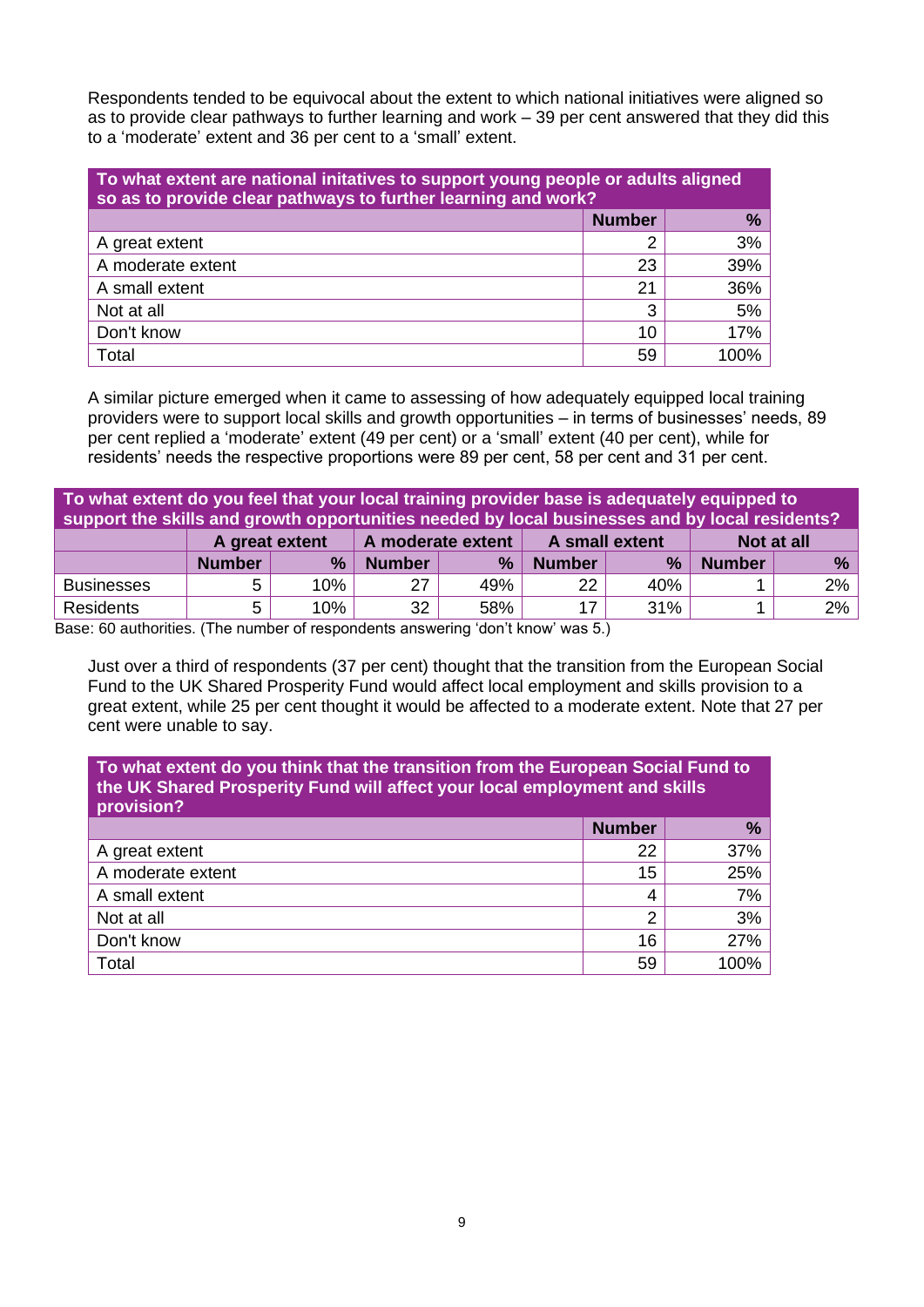Almost all respondents (97 per cent) had engaged with the Kickstart Scheme since September 2020, most commonly by creating internal placements (68 per cent), supporting DWP with local roll-outs (66 per cent), working with local groups to support young people (59 per cent), and by becoming a Gateway organisation (34 per cent).

| How, if at all, has your council engaged with the Kickstart Scheme since<br>September 2020? |                |      |  |  |
|---------------------------------------------------------------------------------------------|----------------|------|--|--|
|                                                                                             | <b>Number</b>  | %    |  |  |
| Created placements internally                                                               | 40             | 68%  |  |  |
| Supported DWP with roll-out locally                                                         | 39             | 66%  |  |  |
| Worked with local groups to support young people's transition<br>to Kickstart               | 35             | 59%  |  |  |
| Became a Gateway organisation                                                               | 20             | 34%  |  |  |
| We have not engaged since September 2020                                                    | $\overline{2}$ | 3%   |  |  |
| Don't know                                                                                  | 2              | 3%   |  |  |
| Total                                                                                       | 59             | 100% |  |  |

Almost four out of five respondents (82 per cent) thought that support in navigating the range of national programmes met the needs of local employers either to a moderate extent (36 per cent) or small extent (46 per cent).

| To what extent do you think that support in navigating the range of national<br>employment and skills programmes (e.g. Kickstart, traineeships,<br>apprenticeships) meets the needs of local employers? |               |               |  |
|---------------------------------------------------------------------------------------------------------------------------------------------------------------------------------------------------------|---------------|---------------|--|
|                                                                                                                                                                                                         | <b>Number</b> | $\frac{9}{6}$ |  |
| A great extent                                                                                                                                                                                          | 6             | 10%           |  |
| A moderate extent                                                                                                                                                                                       | 21            | 36%           |  |
| A small extent                                                                                                                                                                                          | 27            | 46%           |  |
| Not at all                                                                                                                                                                                              | າ             | 3%            |  |
| Don't know                                                                                                                                                                                              | 3             | 5%            |  |
| Total                                                                                                                                                                                                   | 59            | $100\%$       |  |

More than two-thirds of respondents (69 per cent) strongly agreed that employers would value a local one-stop shop service for skills and employment, and most of the remainder (24 per cent) moderately agreed.

## **To what extent do you agree or disagree with the following statement?**

*Employers would value a one-stop shop service for skills and employment in our local area*

|                     | <b>Number</b> | %     |
|---------------------|---------------|-------|
| Strongly agree      | 41            | 69%   |
| Moderately agree    | 14            | 24%   |
| Moderately disagree | 4             | 2%    |
| Strongly disagree   | 0             | $0\%$ |
| Don't know          | 3             | 5%    |
| Total               | 59            | 100%  |